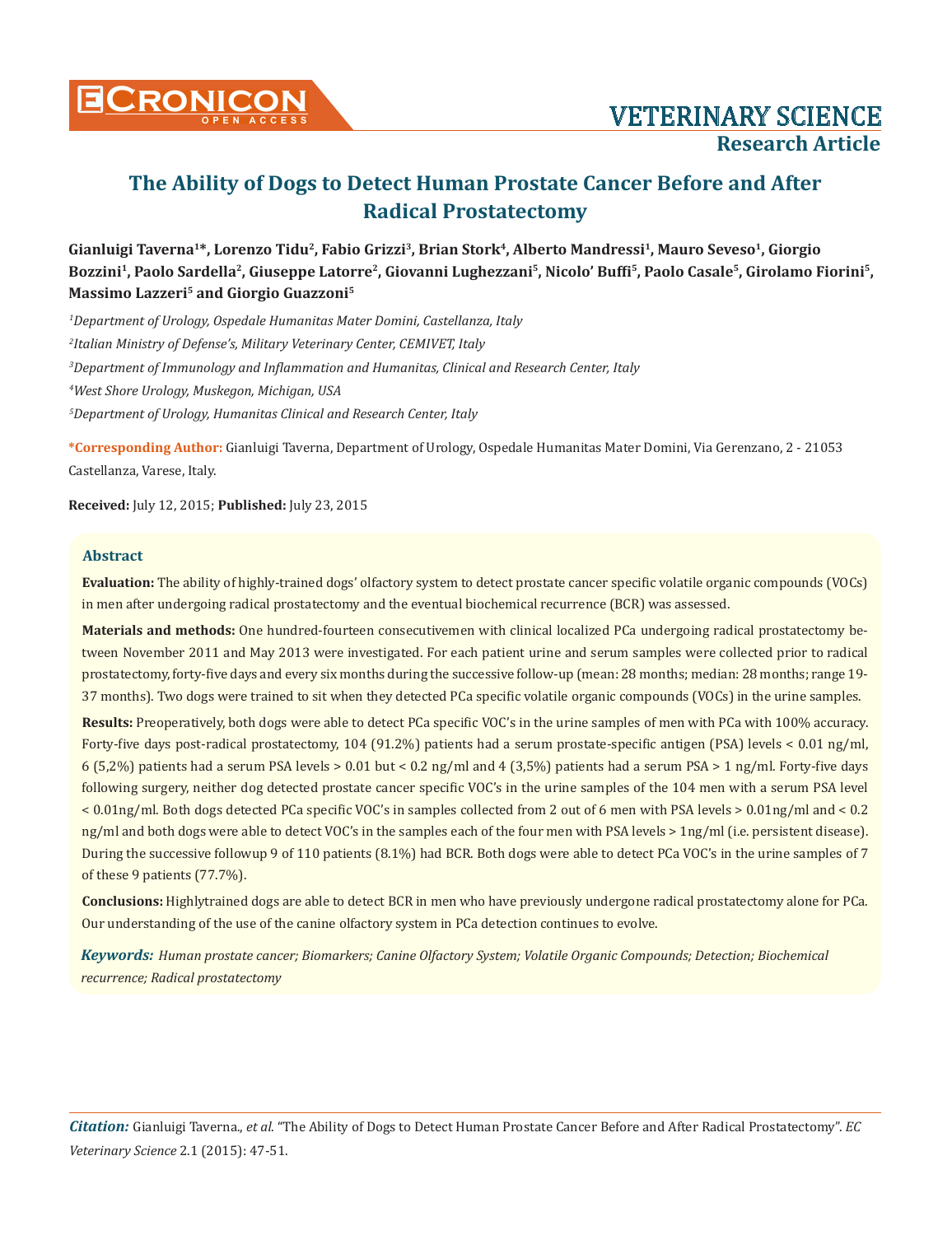## **Background**

Prostate cancer (PCa) is the fifth most common cancer in the world and the second most commonly diagnosed non-cutaneous cancer in men in the United States [1]. Prostate-specific antigen (PSA) is a widely used tumour biomarker for PCa [2]. Following radical prostatectomy, the PSA valuerepresents the gold standard for PCa follow-up. It is now accepted that any potential therapeutic strategy following biochemical recurrence (BCR) of PCa is based on rising serum PSA levels over time. Although a high degree of variability in the definition of BCR exists [3], a widely recognized definition of BCR is PSA of 0.2 ng/mL for patients who have previously undergone radical prostatectomy [3,4].

Over the past decade, various urine, blood, and tissue biomarkers have been proposed to replace PSA [5-8]. Among them, volatile organic compounds (VOCs) have been recognizedas a valid alternative diagnostic tool [9]. Therefore, the research to detect and identify some VOCs, which are a source of odours, as a way to develop new diagnostic methods, has been of great importance to medical sciences. VOCs are molecules capable of volatilizing at room temperature and are the product of different metabolic pathways. VOCs can be detected by sophisticated biochemical techniques or using animals that have a highly sensitive sense of smell [9-14]. Since 2001, various studies have reported the detection of bladder, lung, skin, breast, and ovarian cancers and infectious diseases using a dog's sense of smell [15,16]. Gordon., *et al*. [17] and Cornu., *et al*. [18] have extended the use of "detection dogs" to PCa. Recently, we establish the diagnostic accuracy, in term of sensitivity and specificity, in which a rigorously trained canine olfactory system could recognize PCa-specific VOCs in urine samples [15]. We analysed a series of 903 participants and found that two dogs achieved a sensitivity and specificity more than of 98.6% and 96.4%, respectively [15].

It is known that followingradical prostatectomy, serum PSA should decrease to lower levels (roughly, < 0.01 ng/ml) and remain constant. Independent of tumour stage, it is a common practice to follow patients for evidence of recurrence with serial PSA measurements. Here we evaluate the ability of highly-trained dogs' olfactory system to detect PCa recurrence in men who have previously undergone radical prostatectomy for PCa.

# **Methods**

### **Patients**

A total of 114 consecutive participants, with different grades and stages of prostate cancer, who underwent radical prostatectomy for PCa, were enrolled between November 2011 and May 2013. All patients were staged pre-operatively with either Choline-PET or abdominal CT scan and bone scintigraphy. No patients enrolled in the study had clinical evidence of metastatic disease. For all patients, the clinical and epidemiological baseline characteristics including age, PSA, pathological stage, surgical margins and tumour volume were known (Table 1). The follow-up of patients consisted the analysis of serum PSA levels forty-five days after radical prostatectomy and then at 6-month intervals. The cut-off value in the definition of BCR was a PSA of 0.2 ng/mL [3,4]. The Ethical Committee of the Center treating the patients (Humanitas Clinical and Research Center, Rozzano, Milan, Italy) approved the study (n. CE ICH - 260/11). Each participant was informed about the study, questions were answered and signed consent was obtained. The entire study was conducted in collaboration with the Italian Ministry of Defence's, Military Veterinary Center (CEMIVET, Grosseto, Italy).

### **Urine sample collection**

For each subject a urine sample (roughly, 15 ml) was collected prior toradical prostatectomy, as well asduring successive follow-up (45 days and every 6 months) in a sterile urine container and immediately stored at -20°C. These samples were then transported at controlled temperatures to the CEMIVET and stored at -20°C until used.

#### **Experimental procedure**

A professional team trained two three-year old female German Shepherd Explosive Detection Dogs, (Zoe, chip n. 961100000401699 and Liu, chip n. 941000002579688). The team included 4 persons: a chief medical veterinary surgeon (LT), a head trainer and 2 handlers (PS, GL). We proceeded to the "evaluation phase" as previously described [15]. Both dogs tested all urine samples collected from patients before radical prostatectomy and during the follow-up.

*Citation:* Gianluigi Taverna., *et al*. "The Ability of Dogs to Detect Human Prostate Cancer Before and After Radical Prostatectomy". *EC Veterinary Science* 2.1 (2015): 47-51.

48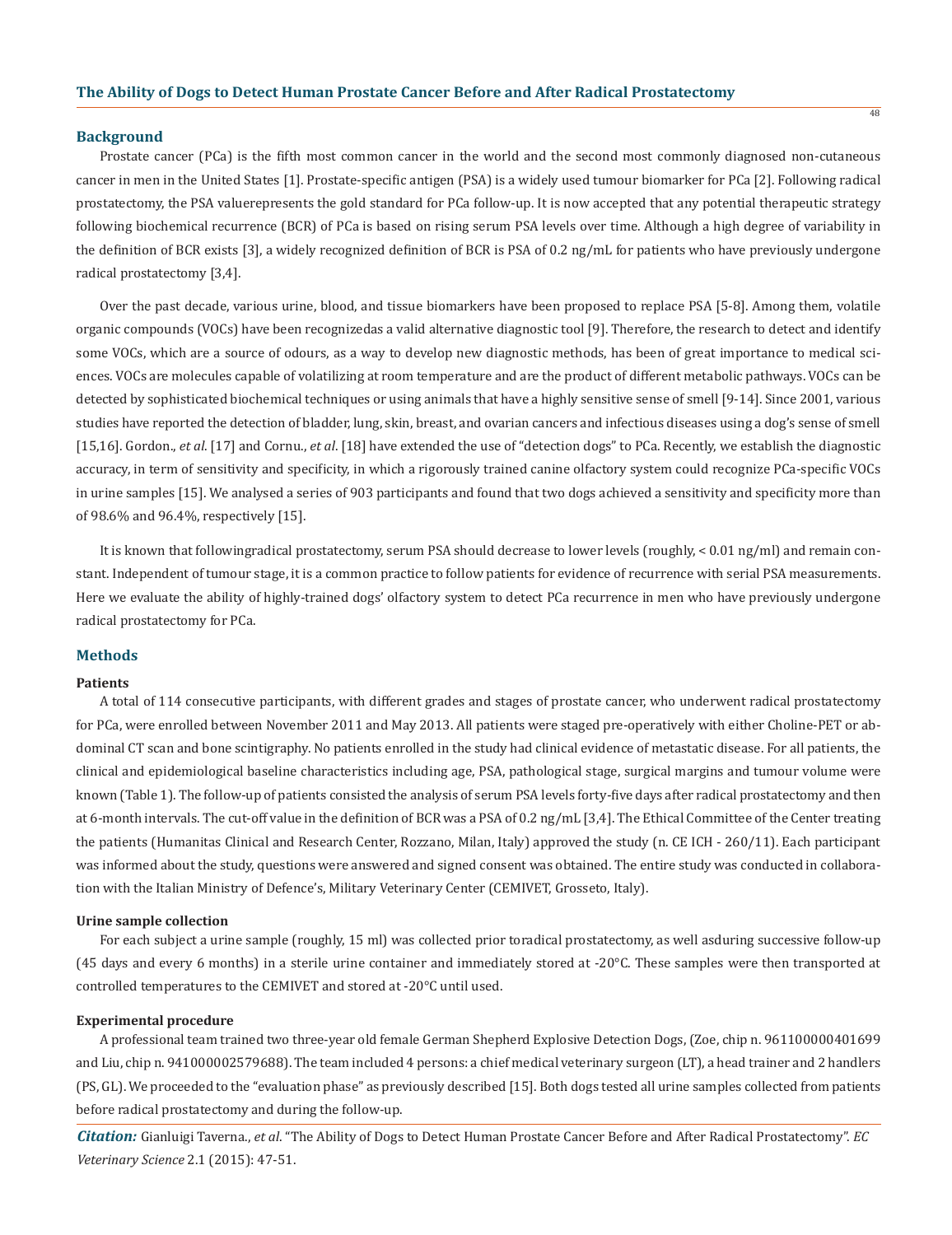| <b>Table 1</b> Baseline patient ( $n = 114$ ) characteristics |                        |  |  |
|---------------------------------------------------------------|------------------------|--|--|
| Age (years)                                                   | 63.5±6.3 (52-75)       |  |  |
| $PSA$ (ng/ml)                                                 | $9.8 \pm 13.8$ (3-90)  |  |  |
| Tumor volume (%)                                              | 17,9±15.8 (1-60)       |  |  |
| Prostate volume (ml)                                          | $51.3 \pm 24$ (15-150) |  |  |
| <b>Gleason score</b>                                          |                        |  |  |
| $3+3$                                                         | 51                     |  |  |
| $3+4$                                                         | 42                     |  |  |
| $3+5$                                                         | 3                      |  |  |
| $4 + 3$                                                       | 12                     |  |  |
| $4 + 5$                                                       | 6                      |  |  |
| <b>Pathological stage</b>                                     |                        |  |  |
| pT2aN0                                                        | 9                      |  |  |
| pT2bN0                                                        | 3                      |  |  |
| pT2cN0                                                        | 72                     |  |  |
| pT3aN0                                                        | 21                     |  |  |
| pT3bN0                                                        | 6                      |  |  |
| pT3bN1                                                        | 3                      |  |  |
| Surgical margins (yes, %)                                     | 15 (13.1)              |  |  |

## **Statistical analysis**

Baseline clinical and histopathological characteristics were summarized using descriptive statistics (mean and standard deviation for continuous variables, and absolute frequencies for categorical variables, range). The statistical analysis was performed using Stata Statistical Software: Release 9, College Station, TX: Stata Corp LP.

## **Results**

Both dogs detected PCa specific VOCs in the urine samples of men with PCa, pre operatively (Table 2). Forty-five days post-radical prostatectomy, 104 (91.2%) patients had a serum PSA levels < 0.01 ng/ml, 6 (5.2%) patients had serum PSA levels > 0.01 but < 0.2 ng/ml and 4 (3.5%) patients had a serum PSA levels > 1 ng/ml. Forty-five days following surgery, neither dog detected PCa specific VOCs in the urine samples of the 104 men with a serum PSA level < 0.01 ng/ml. Both dogs detected PCa specific VOCs in samples collected from 2 out of 6 men with PSA levels > 0.01 ng/ml and < 0.2 ng/ml and both dogs were able to detect PCa specific VOCs in the samples of all four men with PSA levels > 1 ng/ml (patients considered with persistent disease). During the successive follow-up (mean: 28 months; median: 28 months; range 19-37 months) 9 of 110 patients (8.1%) had BCR. Both dogs were able to detect PCa specific VOCs in the urine samples of 7 of these 9 patients (77.7%). The patients that were not recognized by both dogs had not similar clinical characteristics. One patient was aged 60 years and had a pre-operatory serum PSA value 6.2 ng/ml, clinical stage T1c, Gleason score 3+4, pathological stage pT2cN0, tumour volume 45%, prostate volume 53 ml and negative surgical margins with a BCR 18 months after radical prostatectomy. The other patient was aged 56 years and had a pre-operatory serum PSA value 13 ng/ml, clinical stage T1c, Gleason score 4+3, pathological stage pT3bN0, tumour volume 17%, prostate volume 40 ml and positive surgical margins with a BCR 12 months after radical prostatectomy. The ability of dogs to anticipate the BCR was found in 2 out 7 patients.

*Citation:* Gianluigi Taverna., *et al*. "The Ability of Dogs to Detect Human Prostate Cancer Before and After Radical Prostatectomy". *EC Veterinary Science* 2.1 (2015): 47-51.

#### 49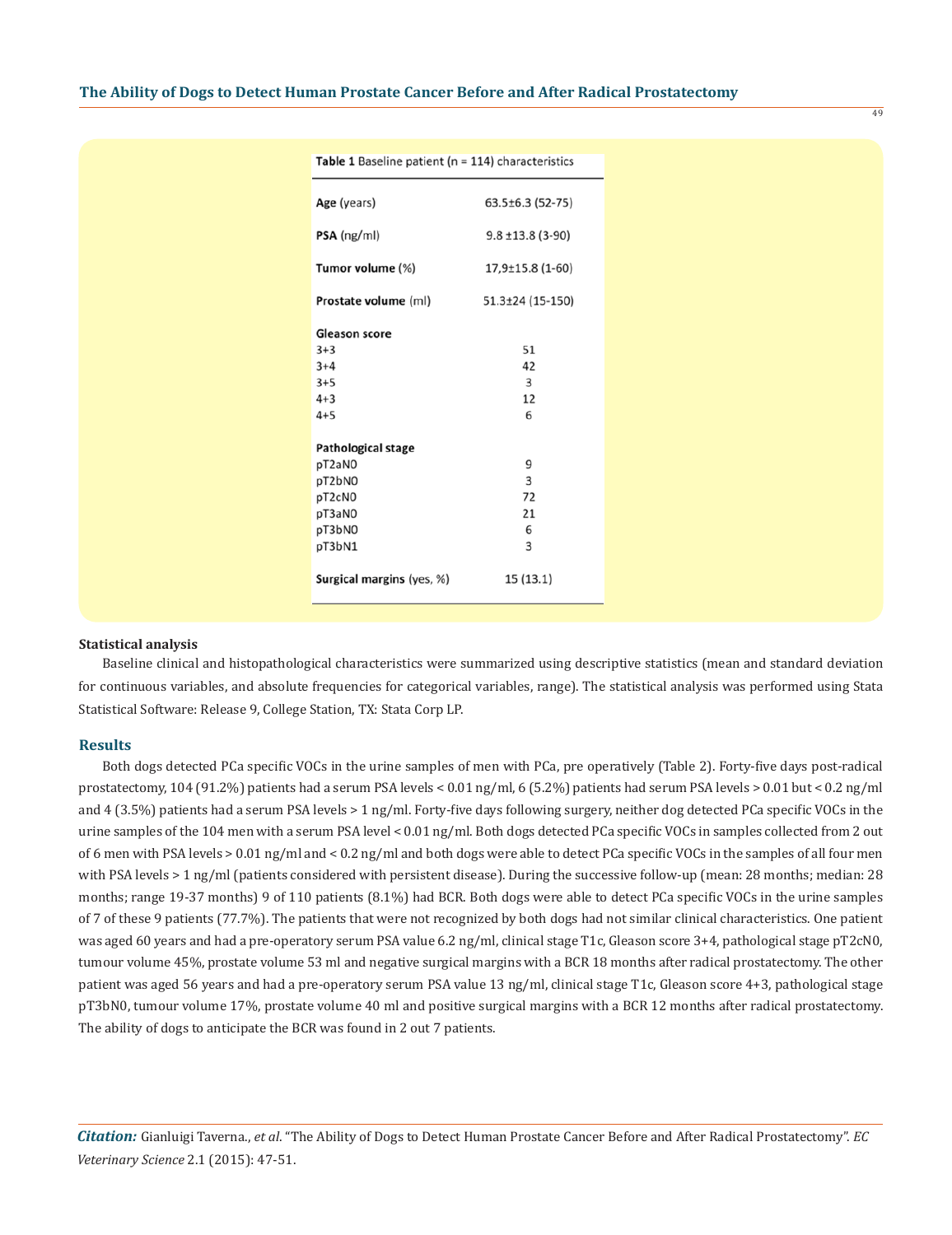|                                                           | n   | <b>BCR</b> | <b>Detection rate</b> |                  |  |
|-----------------------------------------------------------|-----|------------|-----------------------|------------------|--|
|                                                           |     |            | <b>DOG 1</b>          | DOG <sub>2</sub> |  |
| <b>Before Radical Prostatectomy</b>                       | 114 |            | 114 (100%)            | 114 (100%)       |  |
| After radical prostatectomy                               |     |            |                       |                  |  |
| $PSA < 0.01$ ng/ml                                        | 104 |            | $\mathbf 0$           | $\mathbf 0$      |  |
| $PSA > 0.01$ ng/ml < 0.2 ng/ml                            | 6   |            | 2(33,3%)              | 2(33,3%)         |  |
| $PSA > 1$ ng/ml*                                          | 4   |            | 4 (100%)              | 4 (100%)         |  |
| Median follow-up (28 months)                              | 110 | 9(8.1%)    | 7(77.7%)              | 7(77.7%)         |  |
| Notes: * Persistent disease; BCR, Biochemical recurrence. |     |            |                       |                  |  |

## **Conclusions**

Here we have shown for the first time that highly-trained dogs are able to detect PCa BCR following radical-prostatectomy. The use of dogs for cancer detection emerged after the first case report in 1989 [15]. Recently, we demonstrated that a rigorously trained canine olfactory system can recognize PCa specific VOCs in urine samples with a sensitivity and specificity more than of 98.6% and 96.4%, respectively [15]. Additionally, the dogs' ability to recognize PCa specific VOCs was independent of the Gleason score, clinical and pathological stage, PSA, free-to-total PSA ratio, prostate health index, prostate and tumour volume, age of the patient and tumour topography.

The nature and number of PCa specific VOCs the dogs are detecting in the urine samples of men with PCa is currently not known [2]. The recognition of PCa specific VOCs in urine from patients who have undergone radical prostatectomy and gone on to developed PCa metastases suggests that these VOCs depend on an active metabolic tumour process [15]. In the present study we found that both dogs detect each patient with persistent disease following radical prostatectomy.

Forty-five days following surgery, neither dog detected prostate cancer specific VOC's in the urine samples of men with a serum PSA level < 0.01 ng/ml and during the successive follow-up both dogs were able to detect PCa VOCs in the urine samples of 7 out of 9 patients (77.7%) with progressive biochemical relapse.

The present study confirms that if a persistent cancer is present after radical prostatectomy it continues to produce PCa specific VOCs that are recognized by trained dogs. When the serum PSA level is less than or equal to 0.01 ng/ml the dog does not recognize the presence of cancer. An unanswered question remains. Why were the dogs only able to recognize 7 out of 9 patients with BCR? Ahypothesis might be the different PCa metabolism, excessive VOCs dilution, or a simple mistake performed by two dogs. Our study was aimed to investigate whether VOCs were produced after radical prostatectomy and detected by ahighlytrained dogs' olfactory system. The present study adds helpful information for the comprehension of the VOCs metabolism before and after radical prostatectomy.

In conclusion, highly trained dogs were able to detect BCR in men who had previously undergone radical prostatectomy for PCa. Our understanding of the use of the highly trained canine olfactory system in PCa testing continues to evolve. Further studies will be fundamental to comprehend the biochemical nature and genesis of PCa specific VOCs. Accordingly with Robert R. Bahnson this future step encourages all of us to redouble our efforts to improve the detection of prostate cancer [2]. Clearly noninvasive olfactory diagnosis by trained canines would likely be less expensive and also have fewer complications. Furthermore, identifying the abnormal substance would open the door for therapeutic targets and provide an avenue for molecular imaging.

*Citation:* Gianluigi Taverna., *et al*. "The Ability of Dogs to Detect Human Prostate Cancer Before and After Radical Prostatectomy". *EC Veterinary Science* 2.1 (2015): 47-51.